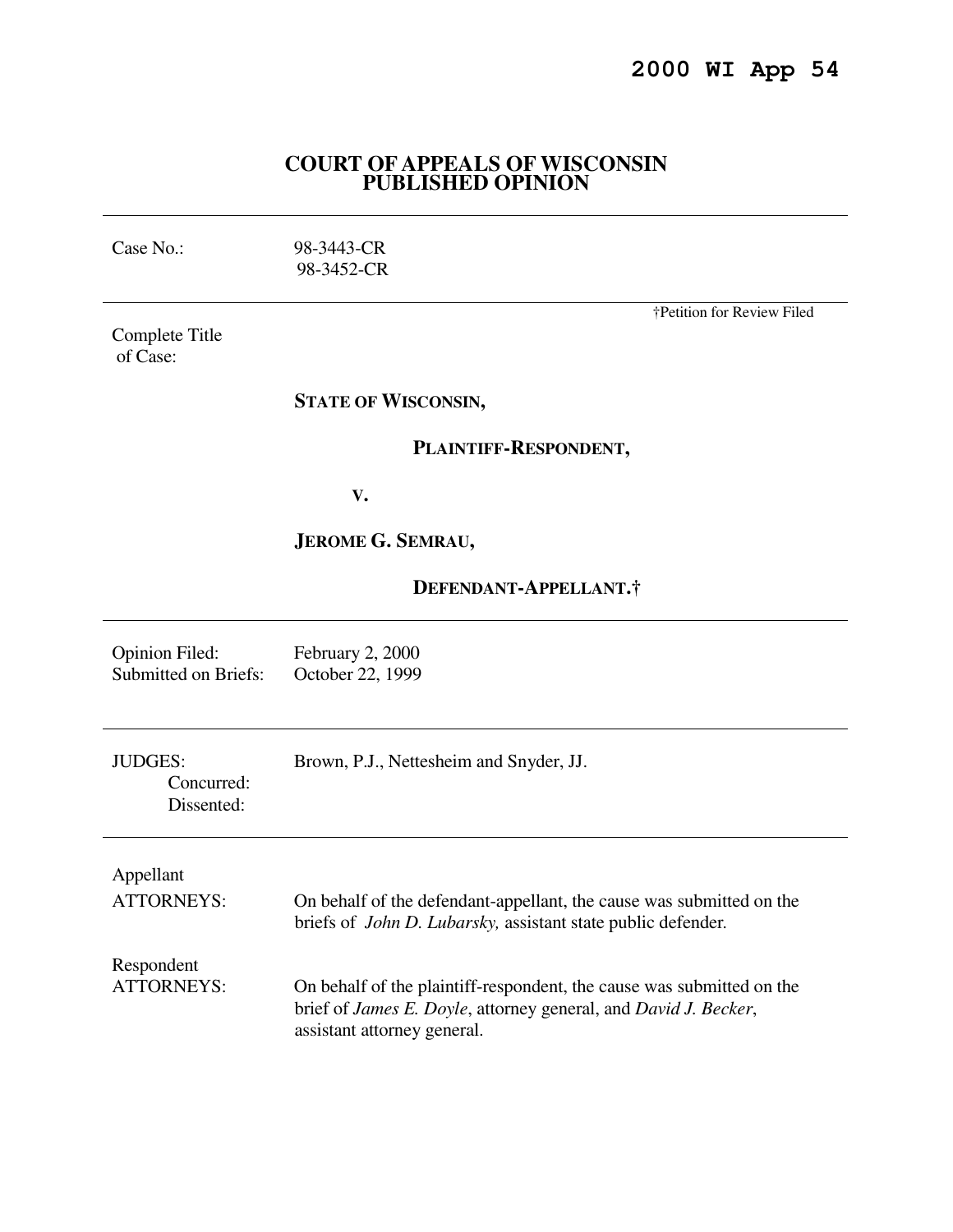# **COURT OF APPEALS DECISION DATED AND FILED**

### **February 2, 2000**

**Cornelia G. Clark Acting Clerk, Court of Appeals of Wisconsin** 

**Nos. 98-3443-CR 98-3452-CR** 

#### **STATE OF WISCONSIN IN COURT OF APPEALS**

## **NOTICE**

**This opinion is subject to further editing. If published, the official version will appear in the bound volume of the Official Reports.**

**A party may file with the Supreme Court a petition to review an adverse decision by the Court of Appeals.** *See* **WIS. STAT. § 808.10 and RULE 809.62.** 

**STATE OF WISCONSIN,** 

 **PLAINTIFF-RESPONDENT,** 

 **V.** 

**JEROME G. SEMRAU,** 

 **DEFENDANT-APPELLANT.** 

 APPEAL from judgments of the circuit court for Walworth County: JOHN R. RACE, Judge*. Affirmed.*

Before Brown, P.J., Nettesheim and Snyder, JJ.

 ¶1 NETTESHEIM, J. Jerome G. Semrau appeals from judgments of conviction for nine counts of sexual exploitation of a child and one count of burglary. Semrau pled guilty to the charges following the trial court's denial of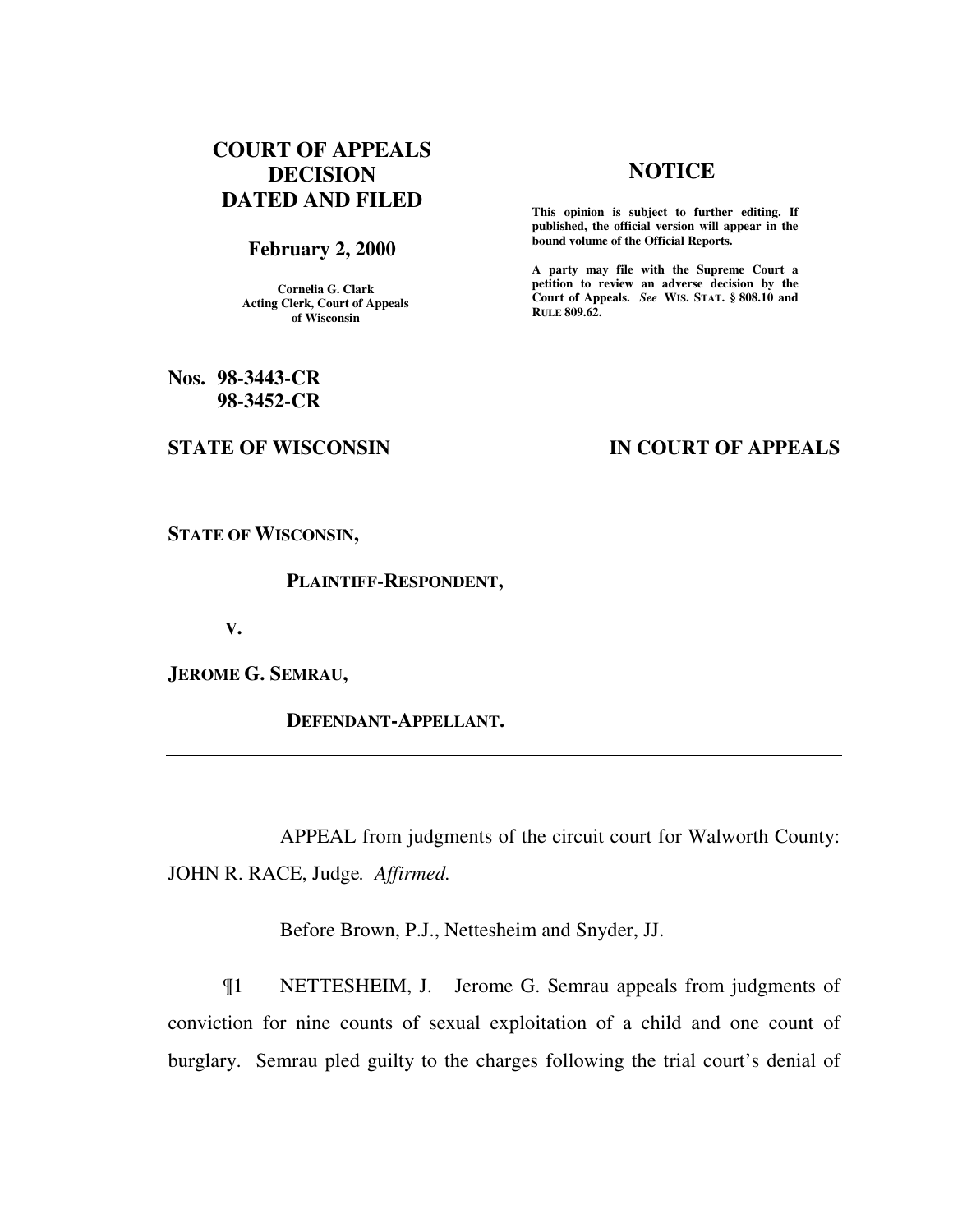his motion to suppress certain evidence and the denial of his motion to dismiss the burglary charge.

¶2 As to the sexual exploitation convictions, Semrau challenges the trial court's denial of his motion to suppress evidence of statements he made to the victim's stepfather who secretly taped the conversation as an agent of the police. Semrau argues that this conduct violated his Sixth Amendment right to counsel because he was represented by an attorney on the sexual exploitation charges at the time of the conversation. Assuming that the trial court erred, we hold that the error was harmless in light of the other compelling evidence demonstrating Semrau's guilt. As such, there was no reasonable probability that, but for the trial court's rejection of the motion to suppress, Semrau would have refused to plead guilty and would have insisted on going to trial.

¶3 As to the burglary conviction, Semrau contends that his unauthorized entry into the victim's premises in violation of the conditions of his bond was not the type of underlying felony necessary to support a burglary charge. Semrau bases his argument on the holding of *State v. O'Neill*, 121 Wis. 2d 300, 359 N.W.2d 906 (1984), which requires that the underlying conduct must constitute a crime against persons or property. We hold that Semrau's bail jumping conduct constituted a felony crime against persons or property. Therefore, the trial court correctly denied Semrau's motion to dismiss.

¶4 We affirm the judgments of conviction.

# **FACTS**

¶5 The facts underlying Semrau's convictions arise out of two separate, but related, incidents. Between about June 1 and September 30, 1997, Semrau took nineteen sexually explicit photographs of N.L.F., an eight-year-old female

2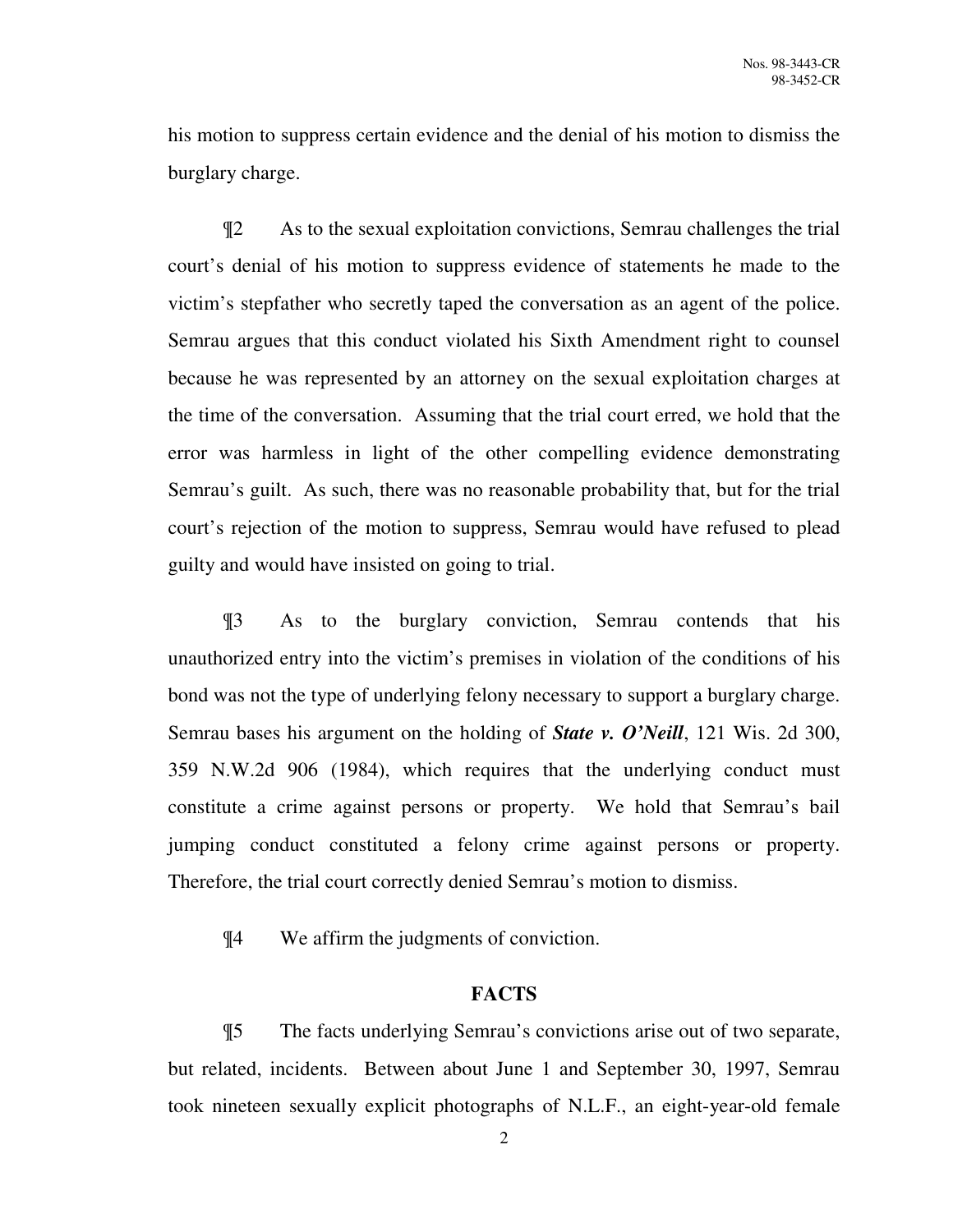child who lived downstairs from Semrau's upstairs living unit. Semrau delivered the film to a store for developing. The store sent the film to an Indiana laboratory. Upon developing the film, the laboratory contacted the Indiana state police, who in turn contacted the Walworth County Sheriff's Department. Based upon this information, Walworth county sheriff's deputies arrested Semrau and executed a search warrant on his residence on November 6, 1997.

¶6 On the same day as Semrau's arrest, Detective Craig Weber of the Walworth County Sheriff's Department and Paula Hocking of the Walworth County Department of Human Services spoke with N.L.F. After having been shown the photographs, N.L.F. indicated that they were taken by her neighbor "Jerry." Several days later, on November 12, Weber showed N.L.F. a photographic line-up that included a picture of Semrau. N.L.F. identified Semrau as the person who took the pictures of her.

¶7 Before the State filed a complaint, Semrau was admitted to bail and released from custody. In addition to other conditions of release, Semrau was to have no contact with N.L.F., her family or their residence. Represented by counsel, Semrau appeared on November 14, 1997, in response to a criminal complaint that charged him with nineteen counts of sexual exploitation of a child contrary to WIS. STAT.  $\S$  948.05(1)(b) (1997-98),<sup>1</sup> one for each explicit photograph taken.<sup>2</sup>

<sup>&</sup>lt;sup>1</sup> All references to the Wisconsin Statutes are to the 1997-98 version unless otherwise noted.

<sup>&</sup>lt;sup>2</sup> Originally, Semrau was also charged with four counts of felon in possession of a firearm contrary to WIS. STAT. § 941.29(2). Those charges were eventually dismissed without prejudice.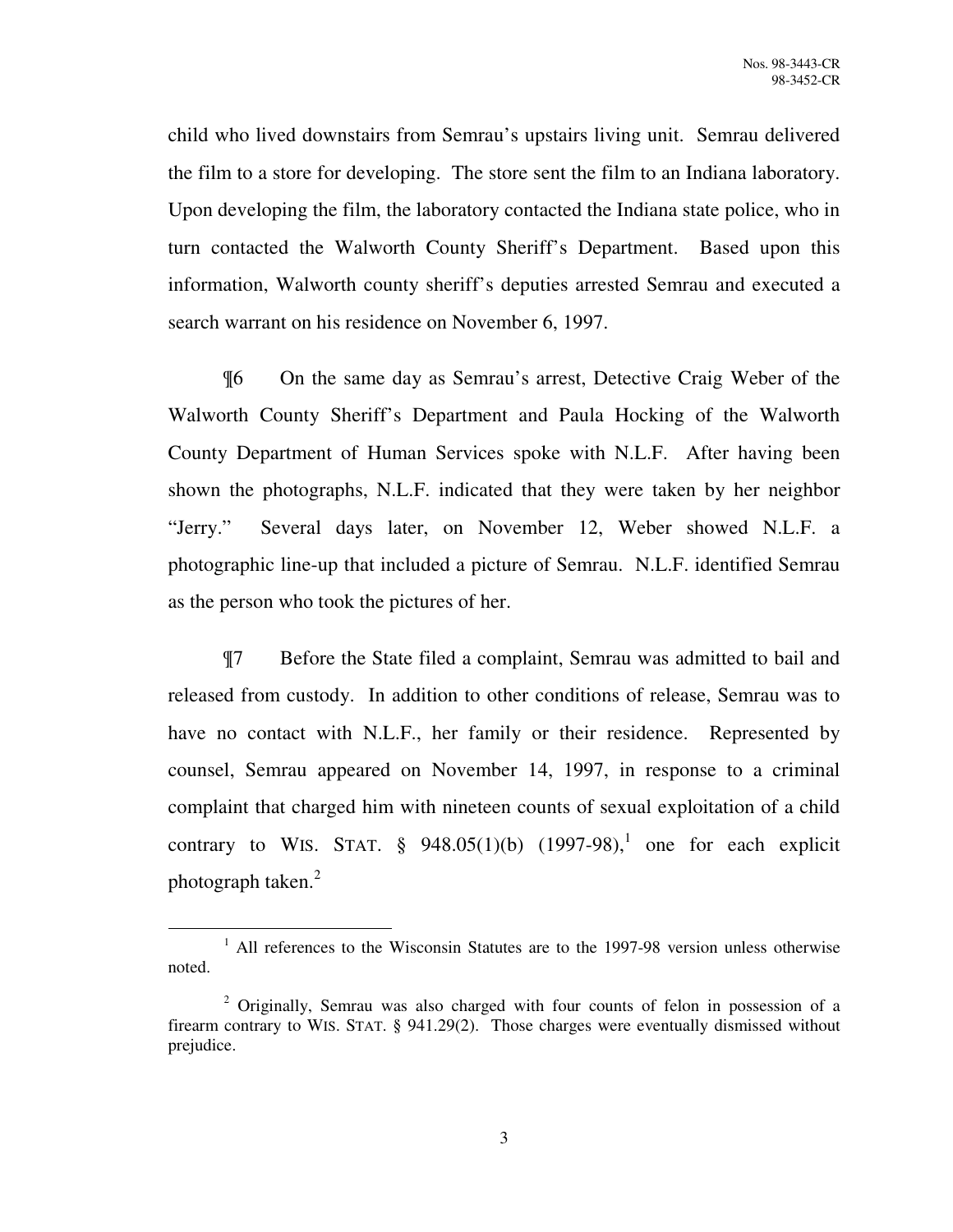¶8 Shortly after his release from custody, Semrau contacted Dean R., N.L.F.'s stepfather. Semrau told Dean R. that he wanted to discuss the case. Dean R. immediately contacted the sheriff's department. After learning that Dean R. had agreed to speak to Semrau later that night, Weber asked Dean R. if he would call Semrau from the sheriff's office so that the phone call could be recorded. Dean R. did so, but Semrau did not want to discuss the matter over the phone. Instead, they agreed to meet face to face and scheduled a meeting for November 20 at a local fast food restaurant.

¶9 At Weber's suggestion, Dean R. agreed to wear a wire to record the conversation with Semrau. Weber also suggested topics that Dean R. should try to get Semrau to talk about. One such topic was to follow up on a comment Semrau had made alluding to payment of money to N.L.F. and her family in exchange for her not testifying.

¶10 Dean R. and Semrau met at the fast food restaurant on November 20, 1997. They discussed the case for more than two hours while Weber monitored and recorded the conversation from the parking lot of a nearby gas station.

¶11 On November 25, the day before Semrau's scheduled preliminary hearing on the sexual exploitation charges, N.L.F.'s mother discovered a crumpled-up hand-printed note in N.L.F.'s pillowcase. The note made reference to promises between the author and N.L.F. and warned N.L.F. that if she testified the author would reveal unfavorable information about N.L.F. The note suggested that N.L.F. not go to court, not speak to the authorities and otherwise deny that anything occurred.

¶12 N.L.F.'s mother reported this discovery to the police and advised that her family had been away from the home on two occasions that day. When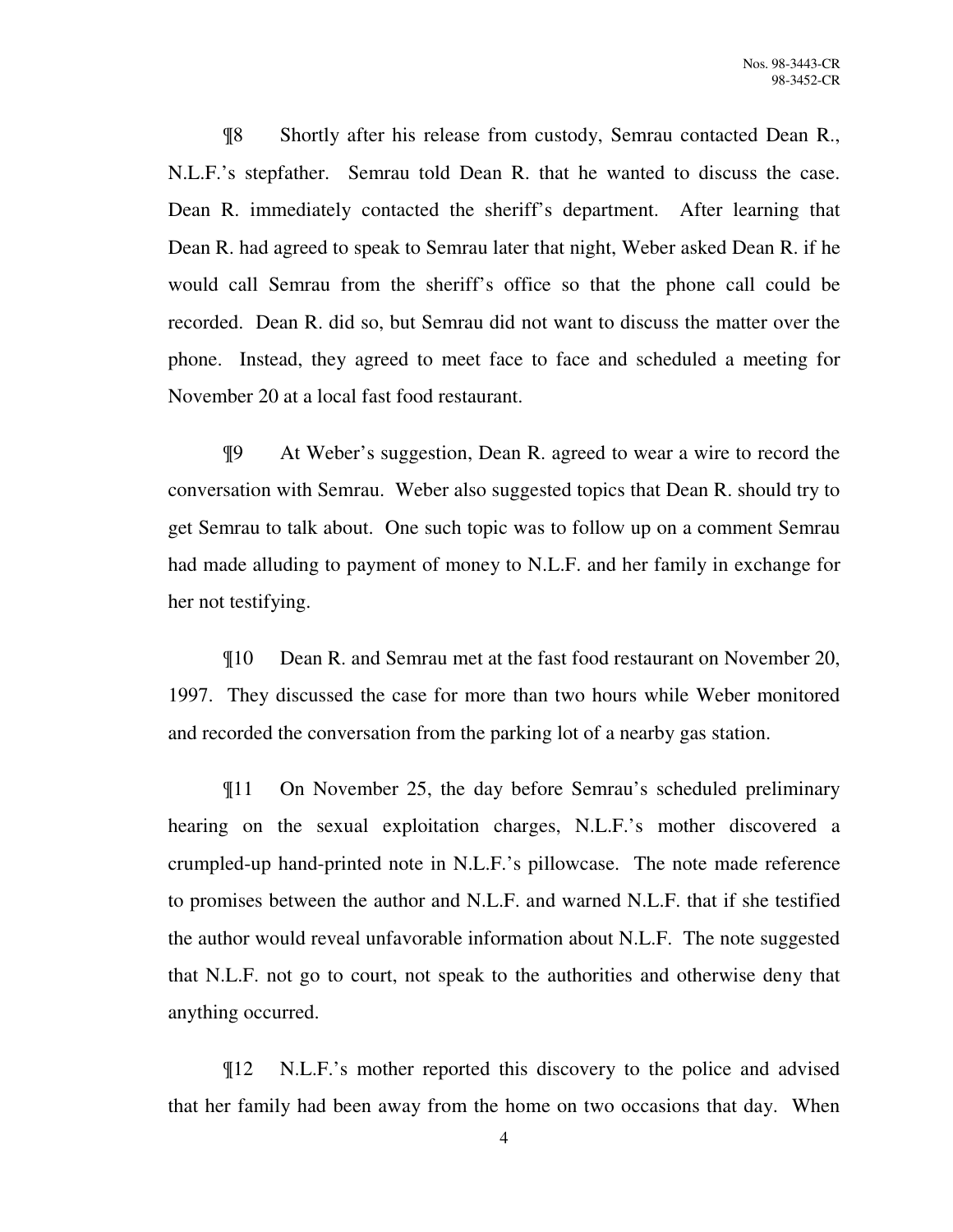she returned home in the evening, she found the front door unlocked, even though she thought all the doors had been left locked. She identified the handwriting in the note as Semrau's and stated that he was her former upstairs neighbor. The note also recited the telephone number of Semrau's mother.

¶13 Based upon this event, the State charged Semrau with burglary contrary to WIS. STAT.  $\S$  943.10(1)(a), bail jumping contrary to WIS. STAT. § 946.49(1)(b) and intimidating a victim contrary to WIS. STAT. § 940.44(2). The State later combined the sexual exploitation charges and the new charges into a single amended information.

¶14 Semrau filed various pretrial motions. One of the motions sought to suppress Semrau's tape-recorded conversation with Dean R. In support, Semrau argued that the secret recording of the conversation violated his Sixth Amendment right to counsel because he was then represented by an attorney on the sexual exploitation charges. Another motion sought to dismiss the burglary charge. In support, Semrau argued that his unauthorized entry into N.L.F.'s premises in violation of the conditions of his release was not the type of underlying felony necessary to support the burglary charge. Specifically, Semrau relied on *O'Neill*, which requires that the underlying crime be one against persons or property. *See O'Neill*, 121 Wis. 2d at 305. The trial court rejected both motions.

¶15 Semrau then entered into a plea agreement with the State. He pled guilty to nine of the nineteen counts of sexual exploitation of a child, as well as the burglary charge. The remaining sexual exploitation charges, the bail jumping charge and the intimidation of a victim charge were all dismissed as read-in charges. Semrau appeals from the ensuing judgments of conviction.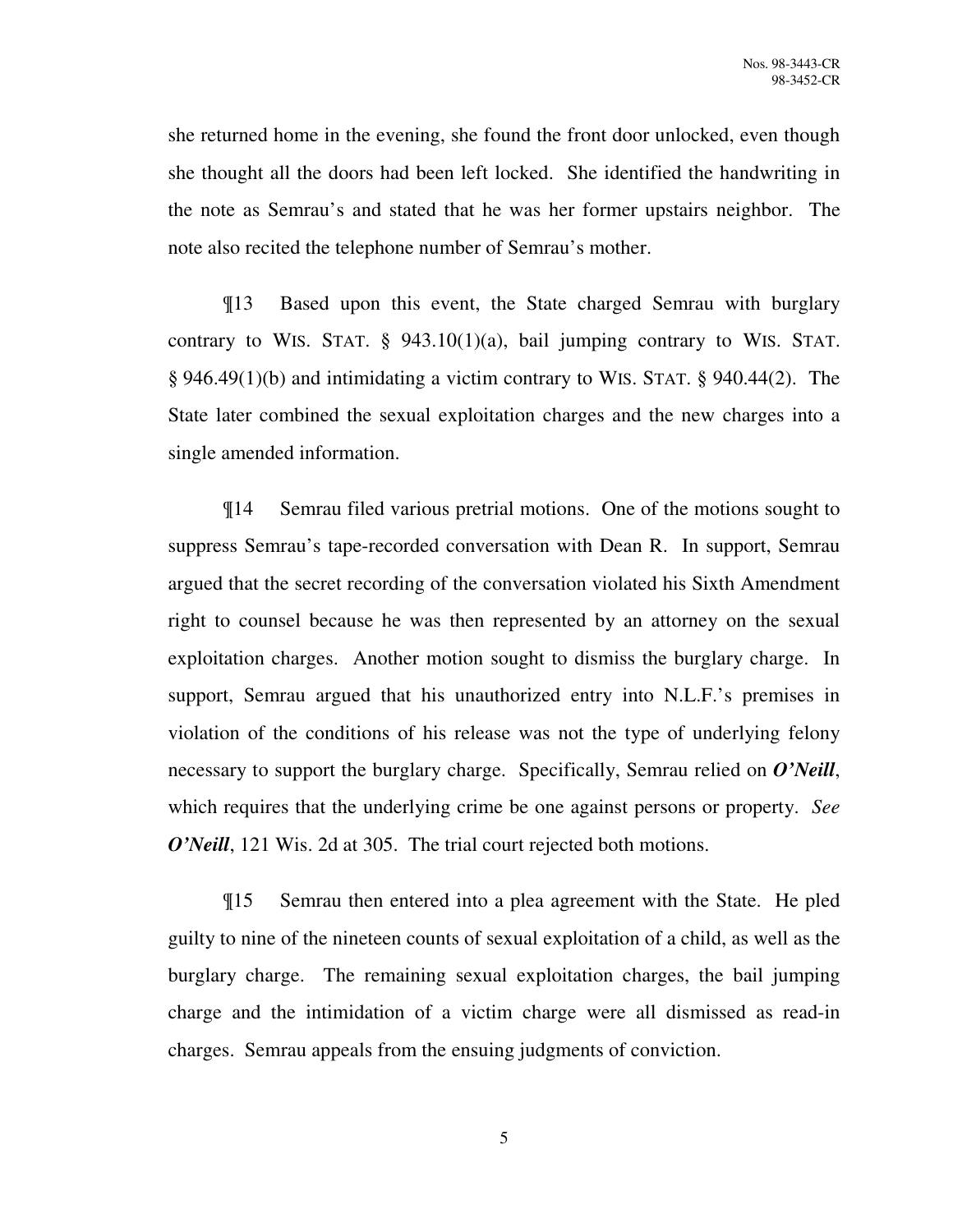## **DISCUSSION**

#### *1. Motion to Suppress*

¶16 Semrau first challenges the trial court's denial of his motion to suppress his tape-recorded statements to Dean R. He argues that this evidence was obtained in violation of his Sixth Amendment right to counsel because he was already represented by counsel on the sexual exploitation charges.

¶17 The trial court rejected Semrau's motion to suppress because Semrau had initiated the contact with Dean R., because Dean R. was not an agent of the police at the time of the contact and because Semrau's statements were made voluntarily.

¶18 On appeal, Semrau concedes that he initiated the contact with Dean R. and that, at that time of that contact, Dean R. was not a police agent. However, he argues that when he and Dean R. later had their tape-recorded conversation, the police had adopted Dean R. as their agent. From this, Semrau argues under *United States v. Henry*, 447 U.S. 264 (1980); *Maine v. Moulton*, 474 U.S. 159 (1985); and *State v. Lee*, 122 Wis. 2d 266, 362 N.W.2d 149 (1985), that the police violated his right to counsel.

¶19 The State concedes that the police conduct violated Semrau's right to counsel on the sexual exploitation charges. However, the State contends that the evidence was admissible as to the burglary, bail jumping and victim intimidation charges because Semrau had not yet committed those crimes and, as a result, was not yet represented by counsel as to those matters. Thus, the State concludes that the trial court did not err by rejecting Semrau's motion to suppress. If the case had gone to trial, the State reasons that the trial court could have properly admitted the evidence as to the those charges and instructed the jury not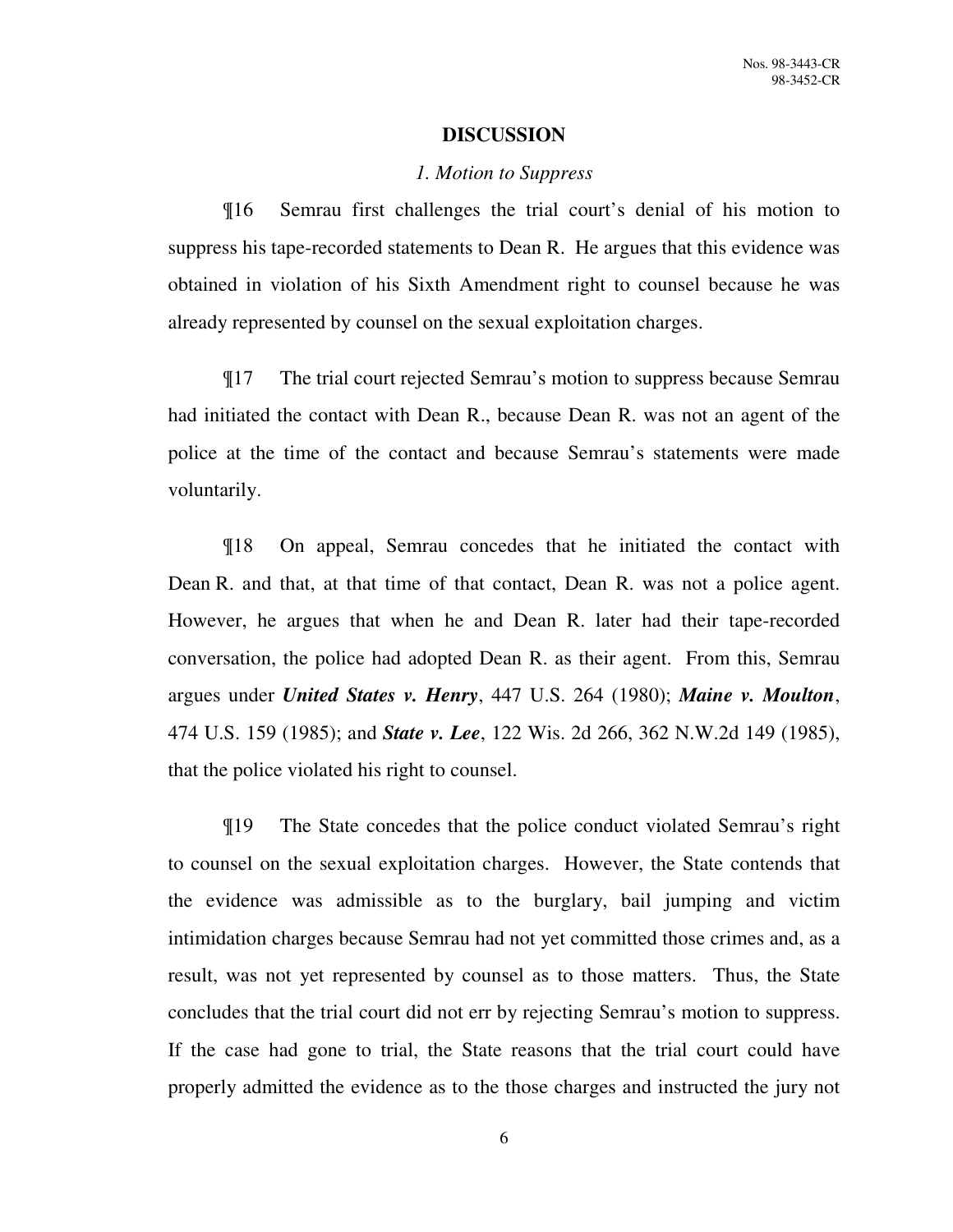to consider the evidence on the sexual exploitation charges. *See State v. Mordica*, 168 Wis. 2d 593, 602-03, 484 N.W.2d 352 (Ct. App. 1992).

¶20 We reject this argument because, unlike the State's analysis, the trial court's ruling did not draw the distinction between the two sets of charges. Instead, the court's ruling was broadly based, appearing to allow the disputed evidence on both sets of charges.<sup>3</sup> Therefore, faced with the trial court's broadbased adverse ruling, Semrau entered into a plea agreement with the State.

¶21 The State, however, has an alternative argument based on harmless error. The State contends that any error by the trial court ruling was of no consequence because of the other compelling evidence supporting the sexual exploitation convictions. Improperly admitted evidence constitutes harmless error unless "an examination of the entire proceeding reveals that the admission of the evidence has 'affected the substantial rights' of the party seeking the reversal." *State v. Armstrong*, 223 Wis. 2d 331, 368, 588 N.W.2d 606 (1999) (quoting WIS. STAT. § 805.18(2)). The test for harmless error is "whether there is a reasonable possibility that the error contributed to the conviction." *State v. Dyess*, 124 Wis. 2d 525, 543, 370 N.W.2d 222 (1985). Only if the error contributed to the conviction must a reversal and new trial result. *See id*. The burden of establishing that there is no reasonable possibility that the error contributed to the conviction is on the State. *See id*. Furthermore, our supreme court has made it clear that in cases like this one, appealed under WIS. STAT. § 971.31(10), the use of a harmless

<sup>&</sup>lt;sup>3</sup> In fairness to the trial court, we also observe that during the trial court proceedings neither the State nor Semrau made the distinction between the two sets of charges.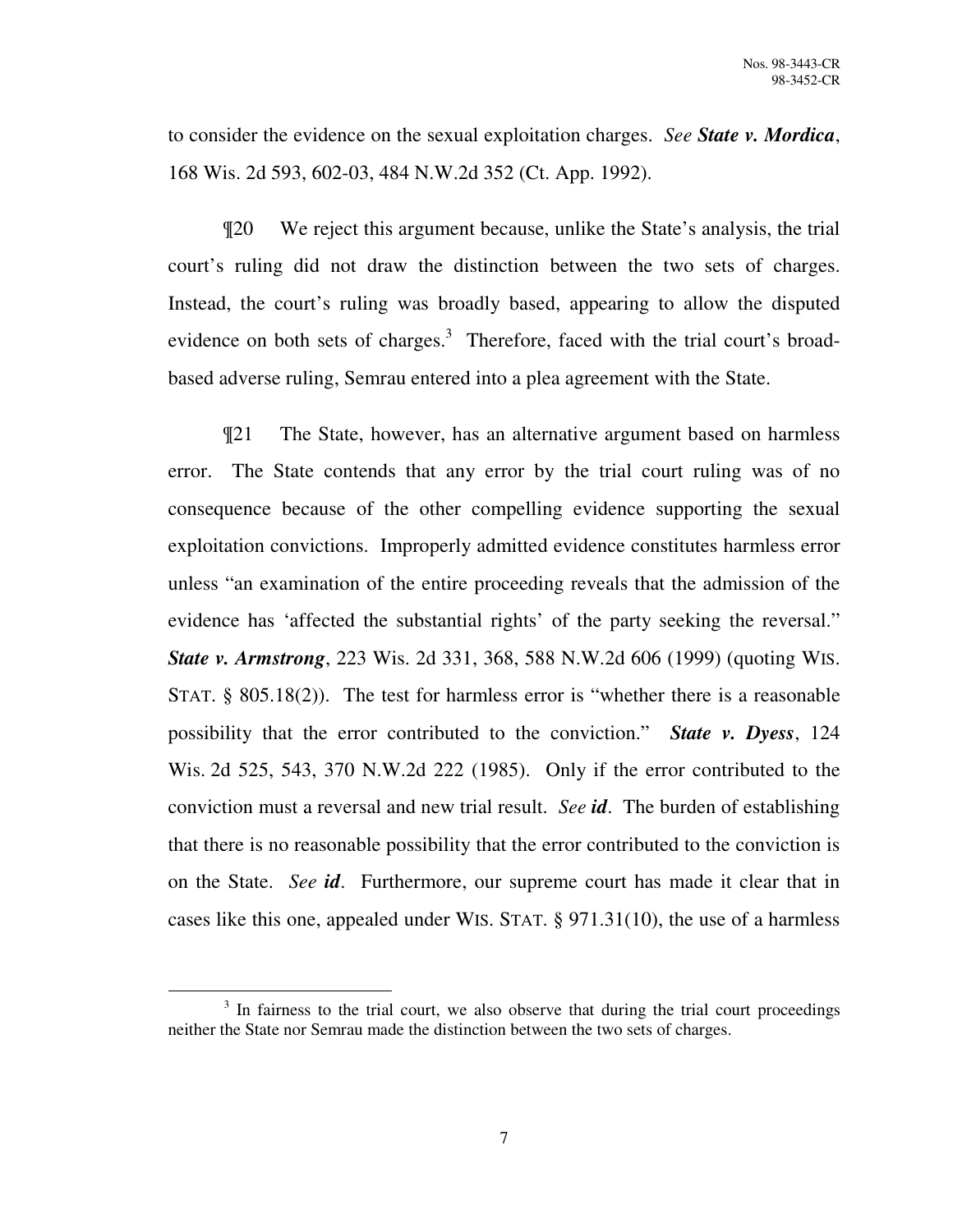error approach is appropriate. *See State v. Armstrong*, 225 Wis. 2d 121, 122, 591 N.W.2d 604 (1999). $^4$ 

¶22 In a guilty plea situation following the denial of a motion to suppress, the test for harmless error on appeal is whether there is a reasonable possibility that the erroneous admission of the disputed evidence contributed to the conviction. *See Armstrong*, 223 Wis. 2d at 372. Recently, this court fashioned a similar test for a plea withdrawal request under a plea agreement where the State had failed to reveal exculpatory evidence. We said "the relevant inquiry is whether there is a reasonable probability that, but for the failure to disclose, the defendant would have refused to plead and would have insisted on going to trial." *State v. Sturgeon*, 231 Wis. 2d 487, 503-04, 605 N.W.2d 589 (Ct. App. 1999). In answering this inquiry, we looked to: (1) the relative strength and weakness of the State's case and the defendant's case; (2) the persuasiveness of the evidence in dispute; (3) the reasons, if any, expressed by the defendant for choosing to plead guilty; (4) the benefits obtained by the defendant in exchange for the plea; and (5) the thoroughness of the plea colloquy. *See id*. at 504. Based on the entire record in this case, we conclude that there is no reasonable probability that Semrau would not have entered into the plea agreement.

¶23 Apart from Semrau's statements to Dean R., the State was armed with a great deal of incriminating evidence in support of the sexual exploitation charges. First, there are the photographs themselves, which are explicit in nature,

<sup>&</sup>lt;sup>4</sup> On a motion for reconsideration, the supreme court clarified by adding language to a footnote in its earlier decision in *State v. Armstrong*, 223 Wis. 2d 331, 369 n.38, 588 N.W.2d 606 (1999), that harmless error analysis is appropriate in appeals filed under WIS. STAT. § 971.31(10). *See State v. Armstrong*, 225 Wis. 2d 121, 121-22, 591 N.W.2d 604 (1999).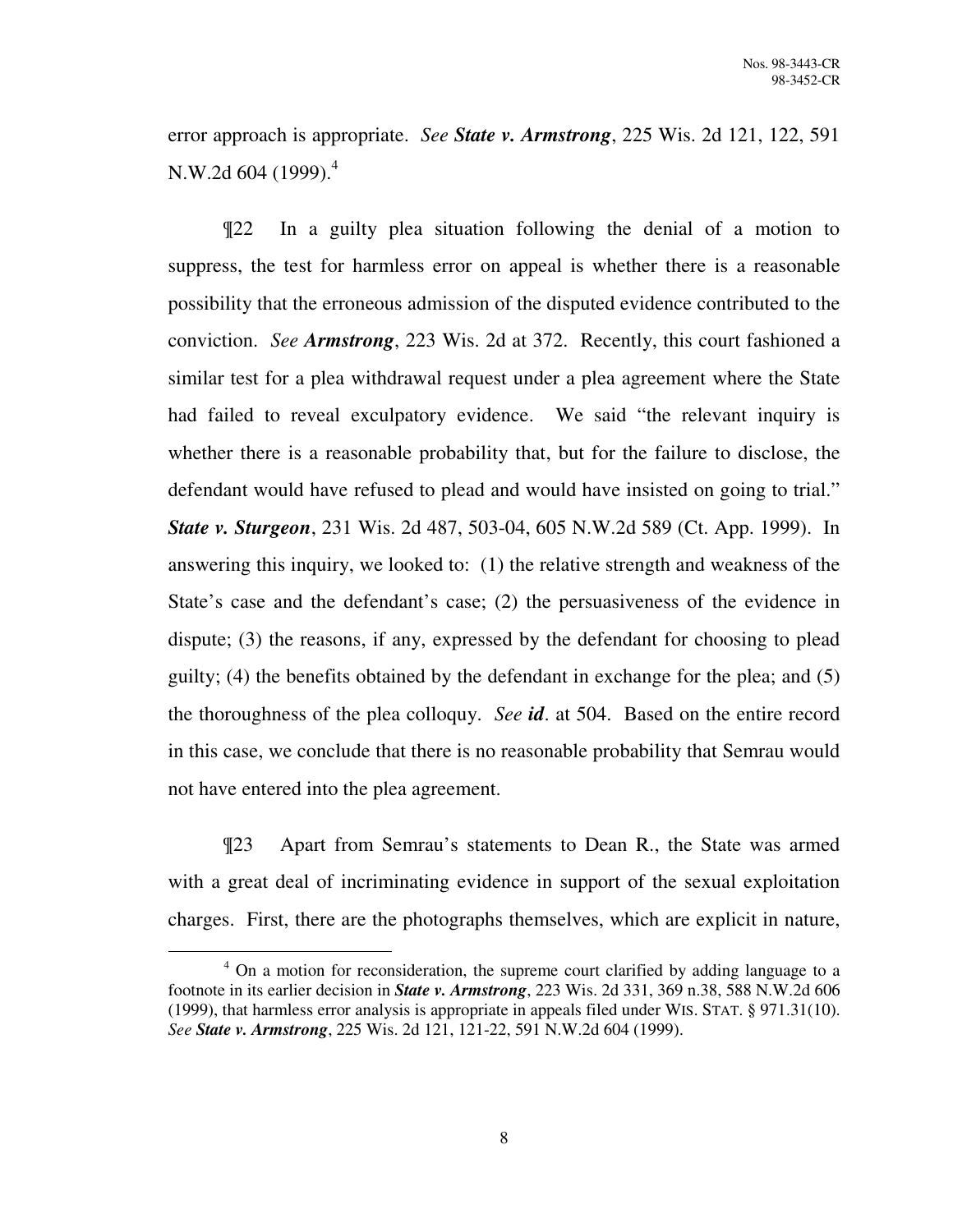and clearly posed. These were directly linked to Semrau not only by the information provided by the developer, but also by N.L.F. who reported to the police that her neighbor "Jerry" took the pictures. In addition, N.L.F. identified Semrau from a photographic line-up. Second, there is the threatening note discovered in N.L.F.'s pillowcase. This too was traced to Semrau by N.L.F.'s mother, who identified the handwriting as Semrau's. Moreover, the note carried the telephone number of Semrau's mother.

¶24 Against this compelling evidence, we look to the evidence that the trial court arguably should have suppressed. The quality of the recording is poor. Much of it is garbled and unintelligible, resulting in many gaps. Furthermore, the essence of the intelligible and incriminating portions are repeated in a much clearer fashion by the contents of Semrau's note.

¶25 We also observe that the plea agreement in this case was very favorable to Semrau, reducing his potential punishment by more than fifty percent. In addition, Semrau expressed no reservations at the plea hearing about his willingness to enter his pleas, and he has never asserted that the trial court's rejection of his motion to suppress prompted his pleas. Finally, we observe that the trial court conducted a thorough plea colloquy.

¶26 Putting aside the evidence which arguably should have been suppressed, we conclude that the other evidence available to the State placed Semrau in "significant risk of conviction." *See id*. at 503. We hold that there is no reasonable probability that, but for the trial court's failure to suppress the disputed evidence, Semrau would have refused to plead and would have insisted on going to trial.

9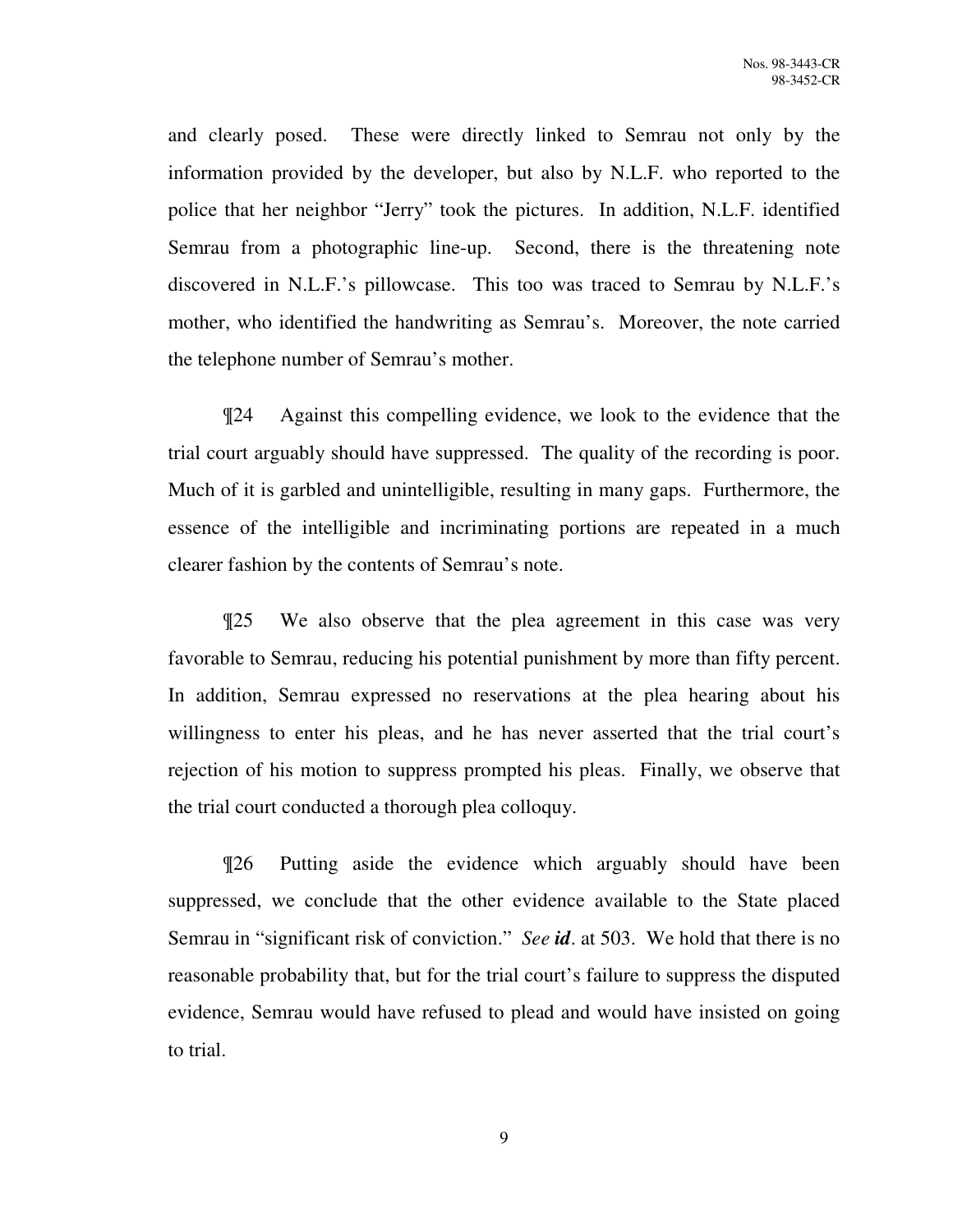# *2. Burglary Charge<sup>5</sup>*

¶27 Next, we address Semrau's challenge to his burglary conviction. The amended information charged that Semrau intentionally entered the dwelling of the victim without the consent of the person in lawful possession and *with intent to commit a felony*. The parties agree that the underlying felony at issue was Semrau's bail jumping—specifically, his violation of the conditions of his bond that he not have any contact with the victim and avoid her place of residence. However, the parties disagree whether felony bail jumping is legally sufficient to support a charge of burglary.

¶28 Semrau relies on *O'Neill*, which holds that the underlying felony component of burglary must be a crime against persons or property. *See O'Neill*, 121 Wis. 2d at 307. Resolution of this dispute requires us to apply the facts of this case to the burglary statute. This is a question of law that we review de novo*. See Kania v. Airborne Freight Corp*., 99 Wis. 2d 746, 758-59, 300 N.W.2d 63 (1981).

¶29 In *O'Neill*, the defendant was a campus police officer who was investigating reported thefts involving stereo equipment and clothing. Even after receiving information from a student about his suspicion that his roommate was in possession of some stolen articles, O'Neill was unable to secure a search warrant for the residence because the student was unwilling to sign a formal complaint. Eventually, O'Neill staked out the residence with some students whose property had been stolen. When the suspected thief denied them entry, they waited until the house was empty, knocked on the door and entered after receiving no response.

<sup>&</sup>lt;sup>5</sup> The State does not argue that Semrau has waived his challenge to the burglary conviction because of his guilty plea.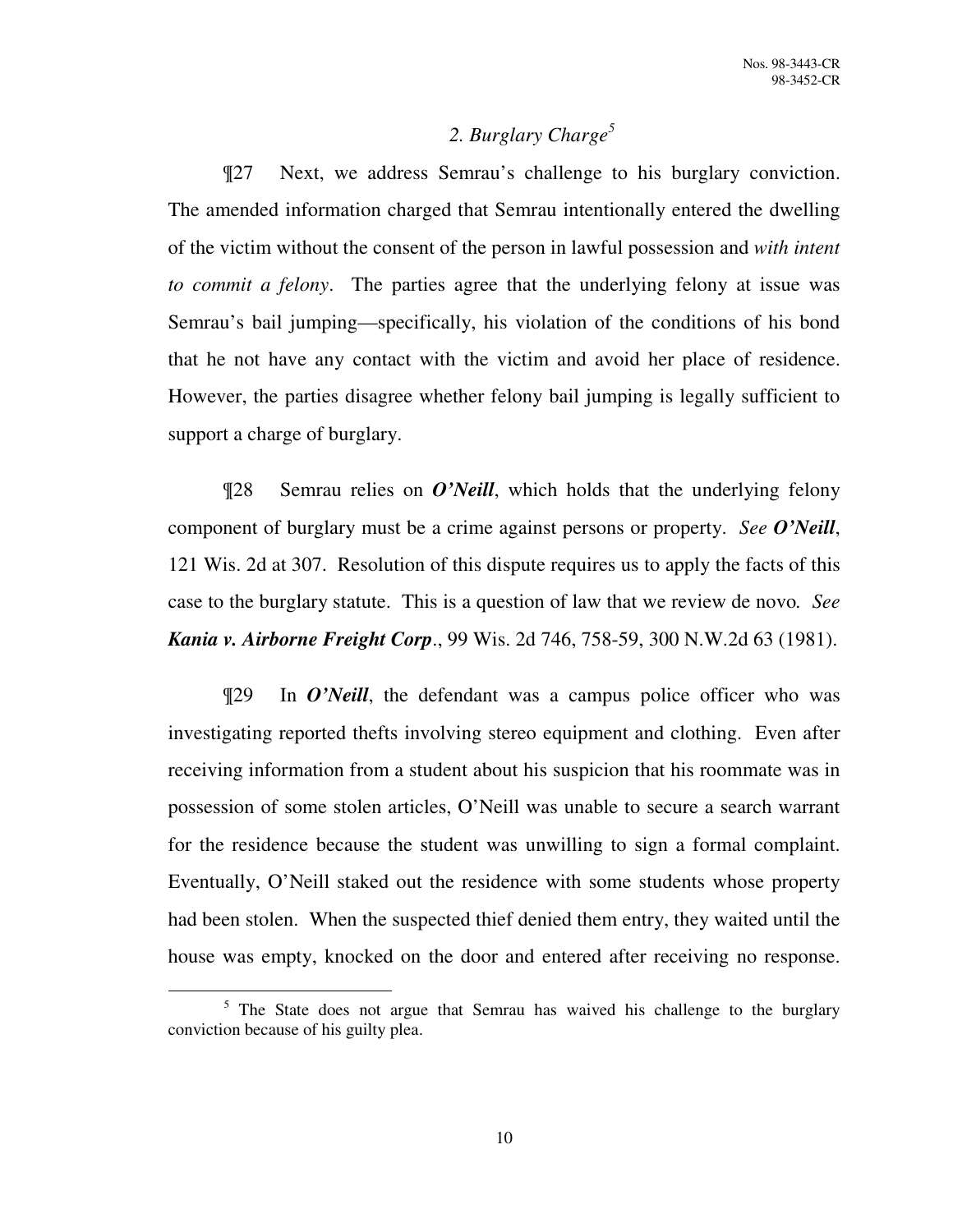This unlawful entry led to O'Neill being charged with burglary, with misconduct in public office serving as the underlying felony. *See O'Neill*, 121 Wis. 2d at 301- 04. A jury found O'Neill guilty. He appealed, arguing that the evidence did not support the trial court's decision to submit the burglary charge to the jury. *See id*. at 304. The court of appeals affirmed O'Neill's conviction and the supreme court accepted the case for further review. *See id*.

¶30 The supreme court observed that the burglary statute did not specify which felonies can satisfy the underlying felony component of burglary. *See id*. at 305. Thus, the court looked for guidance from an earlier version of the burglary statute that specified "murder, rape, robbery, larceny or other felony" as appropriate felonies. *Id*. (quoting WIS. STAT. § 343.09 (1953)). The court characterized these felonies as "crimes against persons or property." *Id*.

¶31 Revisiting a pair of Wisconsin cases that had spoken along the same lines, the court concluded that "crimes against persons or property" were the appropriate types of crime to satisfy this element of burglary. *See id*. at 305-06 (citing *State ex rel. Wagner v. Lee*, 220 Wis. 150, 264 N.W. 484 (1936), where the court rejected defendant's argument that the statute only contemplated forcible crimes, and *Gilbertson v. State*, 69 Wis. 2d 587, 230 N.W.2d 874 (1975), where the court held that criminal damage to property was an appropriate underlying felony to support a burglary charge). Based on this precedent, the *O'Neill* court concluded that misconduct in public office was not an appropriate type of felony to support a burglary charge. *See id*. at 307.

¶32 Arguing that *O'Neill* controls this case, Semrau focuses on the similarities between the underlying felonies in each case. He notes that both misconduct in public office and bail jumping are contained in the same chapter of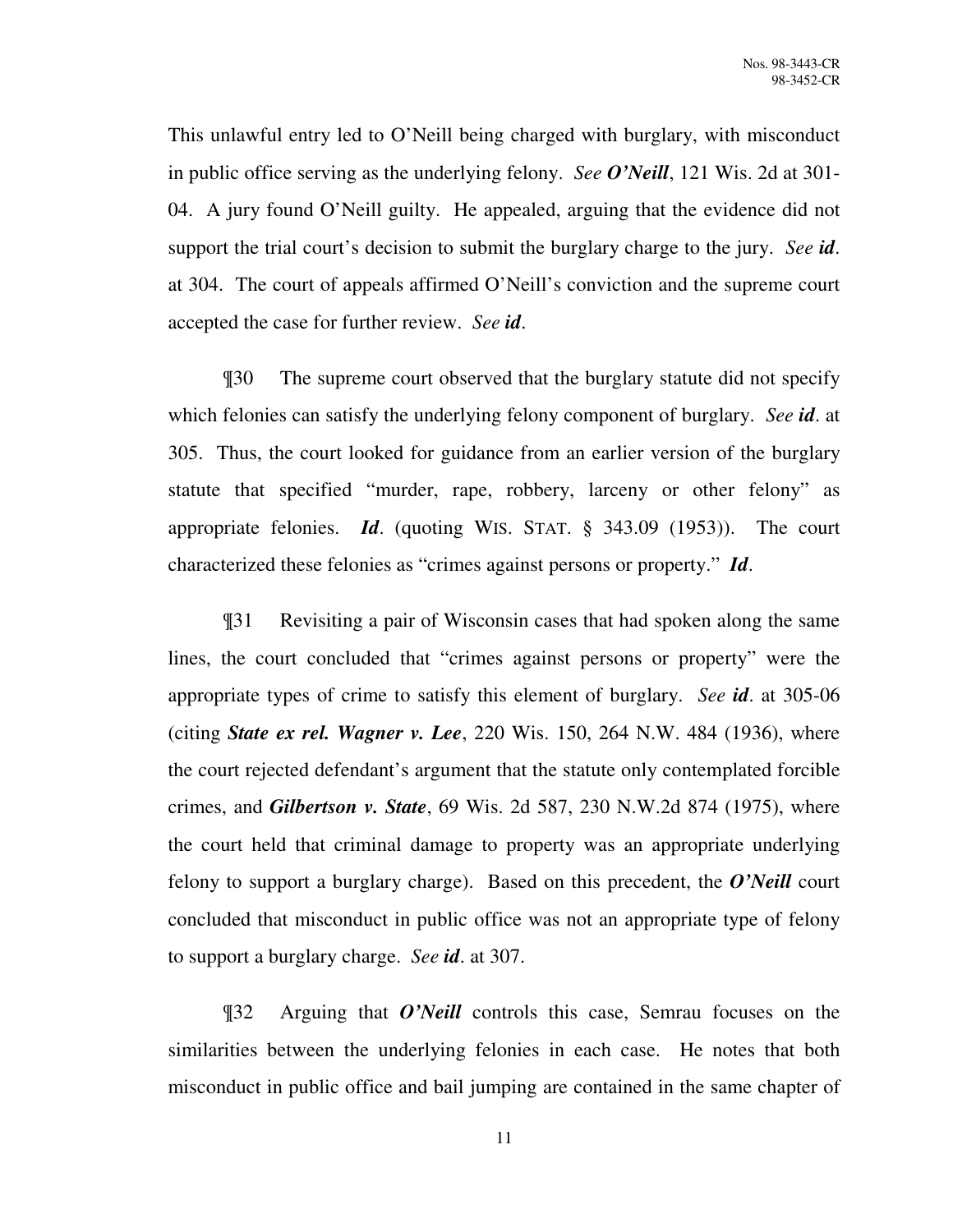the criminal code, WIS. STAT. ch. 946, which covers crimes against government and its administration, not "crimes against persons or property." Semrau further argues that the purpose behind the bail jumping statute is "not only to curb violations of bail, but also to enhance the effective administration of justice."

¶33 While we acknowledge that bail jumping is contained in the same chapter of the Wisconsin statutes as misconduct in public office, we do not deem that fact to be controlling. The State aptly notes that ch. 946 also includes WIS. STAT. § 946.43, Assaults By Prisoners, an offense clearly against persons. While we agree with Semrau that the bail jumping statute serves to curb violations of bail and enhance the effective administration of justice, the supreme court has stated that the statute serves the additional "purpose of protecting members of the community from serious bodily harm or preventing intimidation of witnesses." *State v. Anderson*, 219 Wis. 2d 739, 753-54, 580 N.W.2d 329 (1998) (quoting WIS. STAT. § 969.01(4)).

¶34 In assessing whether misconduct in public office was a crime against persons or property, the *O'Neill* court said, "The acts which precipitated the misconduct charge … were the alleged impermissible entry and search of the premises." *O'Neill*, 121 Wis. 2d 306. Thus, the court looked to the core conduct in support of the underlying felony allegation. We will do the same here.

¶35 Semrau's acts of entering into N.L.F.'s residence and contacting her via his note constitute felony violations of the conditions of his release on the sexual exploitation charges.<sup>6</sup> His note threatened N.L.F. with disclosure of

<sup>&</sup>lt;sup>6</sup> Since the sexual exploitation charges were felonies, the violation of the conditions of Semrau's release on those charges was also a felony. *See* WIS. STAT. § 946.49(1)(b).